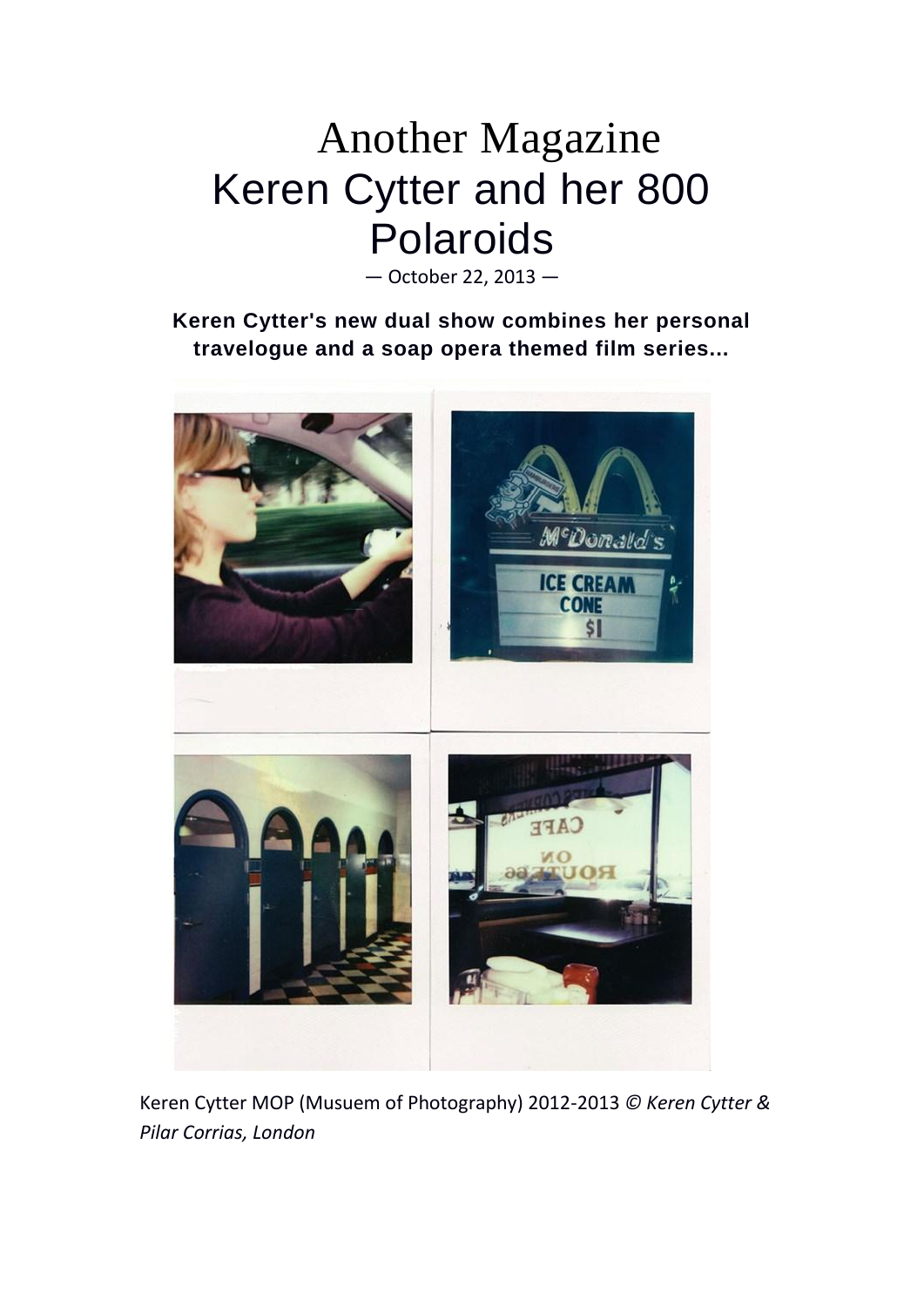"Well, it was supposed to be something heavier but it turned out to be a soap opera," says Israeli-born artist Keren Cytter, in reference to her new series of seven short films, collectively entitled, Vengeance. Featuring bathos-repelling scenes of young professionals working, socialising, betraying each other, and putting together modular furniture, Cytter insists there are no over-arching themes to be found. "The story is about a guy who moves from one woman to the next and then one of them wants revenge. It's set in the advertising world but there is nothing going on really. Maybe I don't have the psychological depth to do something heavier."

Said half in jest, this seems a fitting statement from an artist whose work feels more like process than anything conceptually driven or overconsidered. An approach which ultimately has a depth all its own, as the many accolades she has received for her prolific output – film and video work, performance, books of fiction and poetry – suggest. And like the sagas that play out endlessly in daily soaps, Vengeance – equal measures Mad Men, Friends, and Hal Hartley – captures the melodramatic version of adulthood as children perceive it: full of glamour, reversals of fortune, and intrigue, shuffled somewhat by the artist's keen eye for overlaying audio and video.

## *"The series offers an intimate look at Cytter's life: a time capsule of esprit de corps, engagement, and friendship"*

Accompanying Vengeance at Cytter's solo show at the Pilar Corrias gallery in London is a series of 800 Polaroids the artist took over a year-long period. The series, entitled, Museum of Photography (MOP), offers an intimate look at Cytter's life, with images that form an idiosyncratic visual travelogue, a time capsule of esprit de corps, engagement, and friendship – "a little time and place thing," she says. "I was very excited about the Polaroid camera I bought in Berlin, and I arranged the first photos together in squares on the floor," Cytter adds about the project's inception. "The joke was that it was like a museum – what a masterpiece each one! Then I just had a lot of them after a while."

Acting in direct opposition to the plot-laden films, MOP is a visual feast without a linear tale: a snap of a painting Cytter made when she was sixteen; the hotel room in Switzerland where she was holed up with actors from her play, Show Real Drama; a road trip across the American Southwest; toilets; a photo of the King of Morocco; a group of friends in front of the Atlas mountains; a dog wearing a dark blue suit jacket; a family Passover celebration in Toronto; the Dead Sea. Some of the photos have been added to with fake tattoos, scribblings, or stickers, while others benefit from the Polaroid's duplicating 'diamond effect', as they trace Cytter's path across the globe. Sometimes comically posed, but gleefully so and without concern